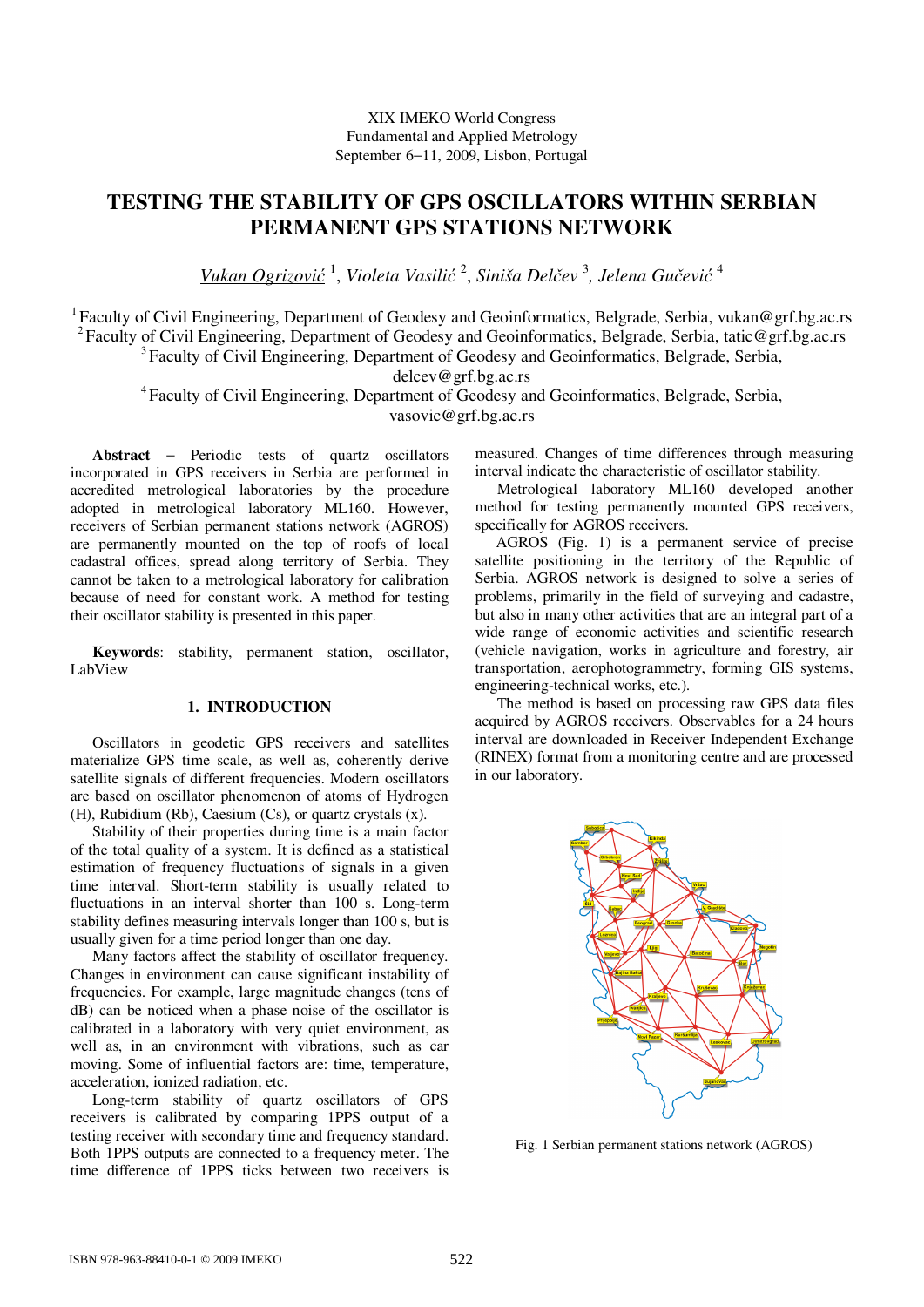#### **2. METHODS**

The following periodic function defines an output signal of a real oscillator [4]:

$$
U(t) = U_0 \sin(2\pi f_0 t + \varphi(t)) = U_0 \sin \Phi(t), \quad (1)
$$

with amplitude of a signal  $U_0$ , nominal frequency  $f_0$ , phase  $\Phi(t)$  and phase error  $\phi(t)$ . Total difference between frequency  $f(t)$  and nominal frequency  $f_0$  is calculated by:

$$
\Delta f(t) = f(t) - f_0 = \frac{1}{2\pi} \frac{d\varphi(t)}{dt} = \frac{\dot{\varphi}(t)}{2\pi}.
$$
 (2)

The value of frequency difference is influenced by many parameters, such as: aging of a material, changes in temperature, pressure and humidity, voltage, physical vibrations, radiation and magnetic field [7].

Stochastic part of oscillator output signal is used as a measure of stability, usually in the form of norm value:

$$
y(t) = \frac{f_r(t)}{f_0} = \frac{\dot{\phi}(t)}{2\pi f_0} \,. \tag{3}
$$

Relative frequency ratio *y*(*t*) cannot be determined by measuring. Time discrepancy  $x(t)$  of the test oscillator is calculated by:

$$
x(t) = \int_{0}^{t} y(t)dt = \frac{1}{2\pi f_0} (\varphi(t) - \varphi(t_0)).
$$
 (4)

Mean value of the relative frequency discrepancy  $y(t_k, \tau)$ is determined from oscillator output using (4). It is related to time interval τ, starting from the moment *t<sup>k</sup>* :

$$
y(t_k, \tau) = \frac{1}{\tau} \int_{t_k}^{t_k + \tau} y(t) dt = \frac{1}{\tau} \big( x(t_k + \tau) - x(t_k) \big). \tag{5}
$$

Allan's variance is used as a measure of frequency stability in a time domain, although it is not based on a physical model, but on empirical results of their testing. It is calculated using the following equation:

$$
\hat{\sigma}_{y}^{2}(\tau) = \frac{1}{2(N - 2n + 1)} \sum_{k=1}^{N-2n+1} (\bar{y}_{k+n} - \bar{y}_{k})^{2}
$$

$$
= \frac{1}{2(N - 2n + 1)} \sum_{k=1}^{N-2n+1} \left( \frac{x_{k+2n} - 2x_{k+n} + x_{k}}{n\tau_{0}} \right)^{2}
$$
(6)

with mean relative frequency discrepancy  $\bar{y}_k$  for the interval τ:

$$
\overline{y}_k = \frac{1}{n} \sum_{i=k}^{k+n-1} y_i \tag{7}
$$

Modified Allan's variance mod  $\sigma_y^2(\tau)$  and time variance  $\sigma_x^2(\tau)$  are derived from (5) [1]:

$$
\text{mod } \sigma_{y}^{2}(\tau) = \frac{1}{2n^{2}\tau^{2}(N-3n+1)} \sum_{j=1}^{N-3n+1} \left(\sum_{i=j}^{j+n-1} (x_{i+2n} - 2x_{i+n} + x_{i})\right)^{2} (8)
$$

$$
\sigma_{x}^{2}(\tau) = \frac{\tau^{2}}{3} \text{ mod } \sigma_{y}^{2}(\tau)
$$

Allan's variance  $\sigma_y^2(\tau)$  shows a typical dependence related to averaging interval, which can be written as [2]:

$$
\sigma_y^2(\tau) \sim \tau^{\mu} \Rightarrow \sigma_y(\tau) \sim \tau^{\eta}.
$$
 (9)

Exponent  $\mu$  determinates predominantly process type and it can be identified as a slope of averaging line, when results are observed in a coordinate system with logarithmic axes.

Stability of the oscillator can also be observed in a frequency domain. Single-sided spectral density  $S_y(f)$ , i.e. Fourier transformation of a random process  $y_k$  encompasses all information about oscillator stability. For Fourier frequencies  $0 < f < f_k$ , it has the following structure:

$$
S_y(f) = \sum_{\alpha=2}^{2} h_{\alpha} f^{\alpha} = h_{2} f^{-2} + h_{1} f^{-1} + h_{0} f^{0} + h_{1} f^{1} + h_{2} f^{2}, (10)
$$

with coefficients  $h_{\alpha}$  characterizing the intensity of noise and border frequency of the system  $f_k$ . The exponent  $\alpha$  is connected with the exponent in time domain  $\mu$  by:

$$
\alpha = -\mu - 1. \tag{11}
$$

According to changes of phase pseudo ranges on GPS L1 frequency (1575,42 MHz), relative frequency ratio  $y(t)$  is obtained by:

$$
y(t) = \frac{L(t + \tau_0) - L(t)}{c_0 \tau_0},
$$
\n(12)

with phase measurement  $L(t)$  for the epoch  $t$ , phase measurement  $L(t + \tau_0)$  for the epoch  $t + \tau_0$ , measuring interval  $\tau_0$ , speed of light  $c_0$ . Value of 1 s is chosen for the measuring interval.

Ionospheric delay is not taken into account during the calculation of relative frequency discrepancies because the period of ionosphere state change is much longer than the basic data collection interval, even in contrary weather conditions. Hopfield model showed similar situation also for the tropospheric refraction, because corresponding correction changed sporadically from one epoch to another within the range of 1-2 mm. Interpolation of precise ephemerides and time discrepancies of satellite clocks is performed by Lagrange polynomial expressions of  $17<sup>th</sup>$ degree, which assures the millimetre accuracy level. Interpolated satellite positions are corrected for the eccentricity of satellite antennas and signal path time.

#### **3. EXPERIMENT AND RESULTS**

Observables tested in the experiment are phase measurements on GPS L1 for a reference satellite. Data from 30 permanent stations are obtained by downloading RINEX files from Reference station web-server [3]. All data referred to the same date (November  $30<sup>th</sup>$  2008) and 24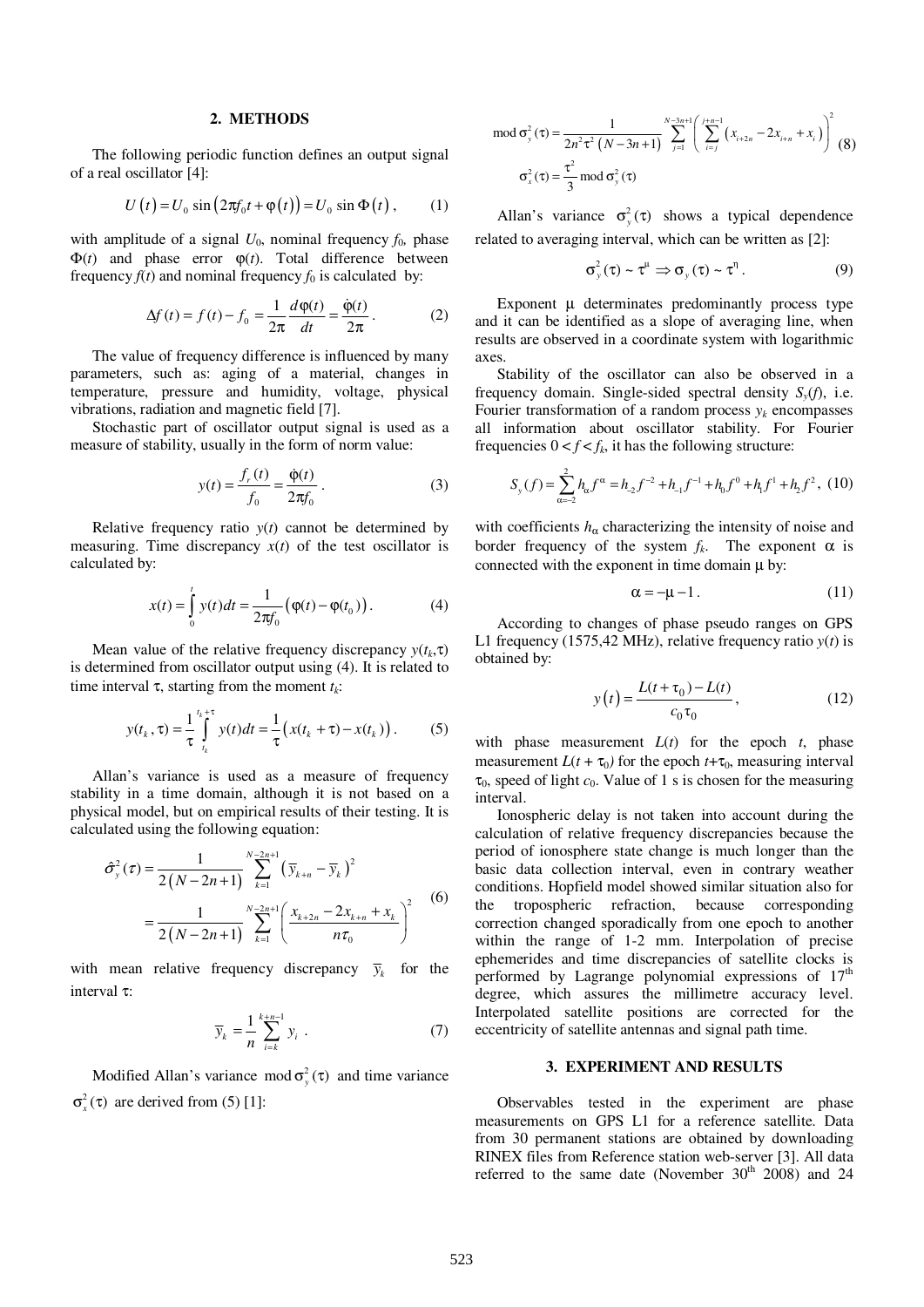hours time period. Selection of date and time window for data collected one can choose from the web form (Fig. 1).

|              | You have selected the following reference station(s):                                                            |  |  |
|--------------|------------------------------------------------------------------------------------------------------------------|--|--|
|              |                                                                                                                  |  |  |
| Beog         |                                                                                                                  |  |  |
|              | Please enter your desired observation period:                                                                    |  |  |
|              | <b>Observation Period</b>                                                                                        |  |  |
| Date:        | 10<br>$2009 \times$<br>v<br>January                                                                              |  |  |
| Start time:  | 10<br>$\mathbf{0}$<br>0<br>h<br>m<br>s                                                                           |  |  |
| Duration:    | 0<br>h<br>m                                                                                                      |  |  |
| Interval:    | v<br>$\mathsf{s}$                                                                                                |  |  |
| Time system: | GPS.<br>[GPS time = Local time - xx hour(s) (summer time)]<br>[GPS time = Local time - vy hour(s) (winter time)] |  |  |
|              | Include Broadcast ephemeris                                                                                      |  |  |

Fig. 1 Date and time selection

Three types of GPS receivers encompass AGROS: Trimble NetRS, Trimble 5700 and Trimble 4000. Random frequency instability in the time-domain is defined by relations (6) and (8). Obtained results for  $\sigma_y^2(\tau)$  and mod  $\sigma_y^2(\tau)$  fall between 10<sup>-5</sup> and 10<sup>-9</sup>. The calculation was performed using MatLab.

Power spectral densities for tested receivers are calculated by programming a custom LabView 8.5 virtual instrument. The block diagram of the virtual instrument is shown in the Fig. 2.

Raw data were converted from RINEX to plain ASCII, with one observable per row. The data was imported into the virtual instrument (\*.vi file) and, together with certain preprocessing options, transferred to the input of psd command, the MathScript utility for calculating the spectral density. Pre-processing method (none, linear or mean), number of overlapping elements, sampling frequency, and the length of Fast Fourier Transformation can be altered via the application's front panel.

The output results are graph of power spectral density, power fit function, and time-domain exponent, with descriptive type of random process type derived from the calculated numerical value (table 1).

The layout of the front panel is presented in Fig. 3.



Fig. 2 Block diagram of the virtual instrument



Fig. 3: Application front panel

Two specific graphs of power spectral densities that occurred in our experiment are given in Fig. 4 and Fig. 5.

Coefficient  $\alpha$  (11) is estimated from slopes of power spectral densities, which are fitted with power function. Distributions of noise types [6] obtained in the experiment are presented in Table 1.



Fig. 4 Power spectral density for station BAJI



Fig. 5 Power spectral density for station SID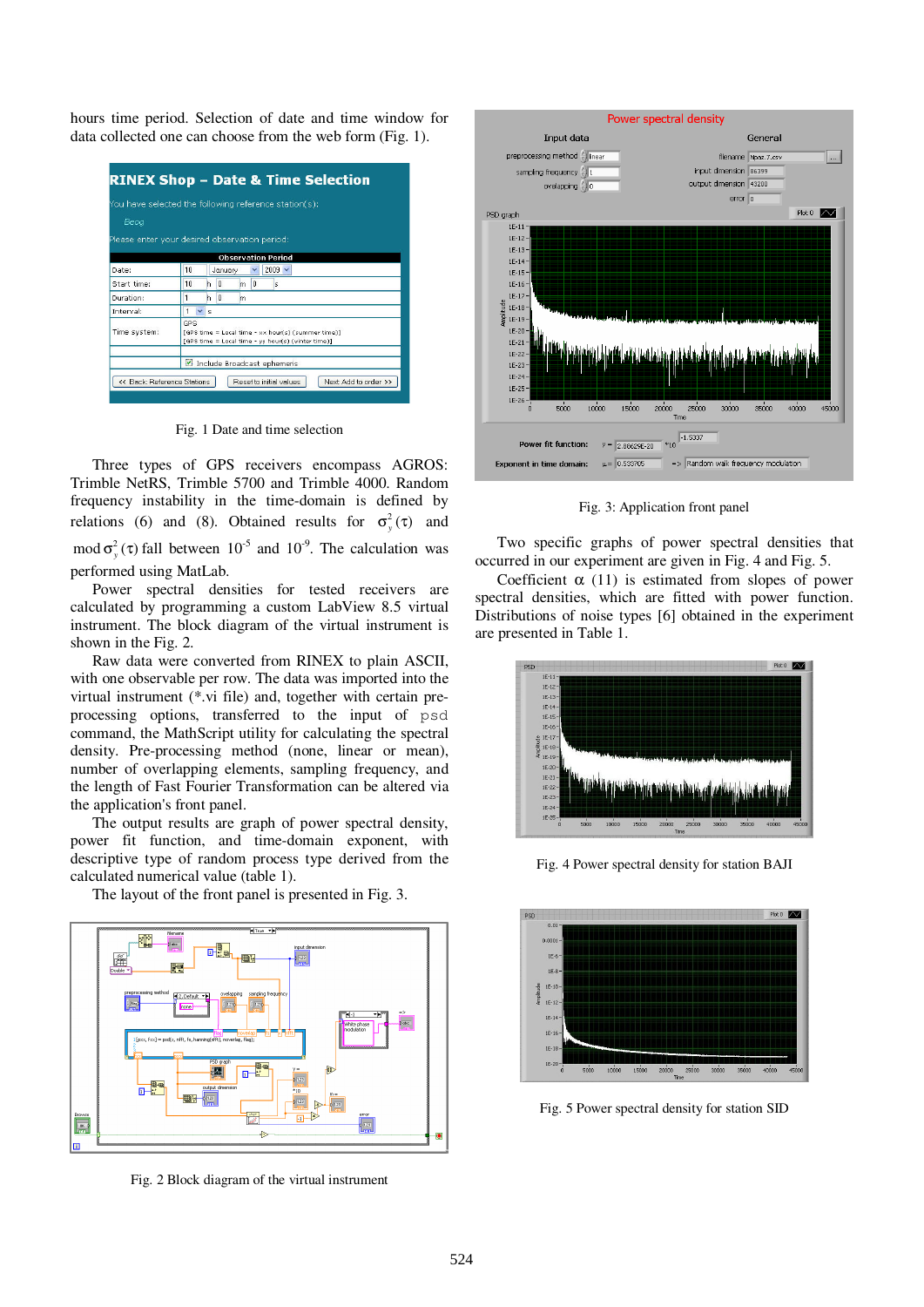Table 1: Functional characteristics of noise processes

| Random process type                 |  | # |
|-------------------------------------|--|---|
| White phase modulation (WPM)        |  |   |
| Flicker phase modulation (FPM)      |  |   |
| White frequency modulation (WFM)    |  |   |
| Flicker frequency modulation (FFM)  |  |   |
| Random walk freq. modulation (RWFM) |  |   |

.

Comparing the exponents in time domain  $\mu$  between different types of receivers showed that older devices (Trimble 4000 receivers) have less stable oscillators than those of type 5700. Type Trimble 4000 receivers were purchased in mid 90's and for years used in regular geodetic surveys, after installation in AGROS network. The reason of obtained results for type 4000 should be, among other factors, aging of the oscillators.

However, several Trimble 5700 type receivers showed similar results for power spectral densities. The aging cannot influence their results because all 5700 receivers are not older than 7 years. After the investigation of the surrounding of the places where those receivers are mounted, several sources of radiation were founded, so the probable reason for obtained results could be the interference.



According to [5], in the case of interference, navigation data is not received. That conclusion was proved in the case of the station KRAL. Fig. 6 shows the displacement of the antenna of the station KRAL. On the right side of the picture there is a communication antenna construction, which is the probable cause of the interference. After several attempts to download and process the data from KRAL, we discovered that data from L2 frequency was not logged at all.

Three more stations, VRSA, INDJ, and SID (Fig. 1), will be, also, moved to new positions, because the users reported the failures during measurements. Calculated Allan variances and power spectral densities confirmed that certain sources of biases exist on all stations.

A lot of factors can influence oscillator stability. Environmental changes can cause large frequency instabilities. For example, station INDJ is located near to the street with high frequency traffic, with high magnitude changes (tens of dB). Other factors of oscillators' instability are: time, temperature, acceleration, ionised radiation.



Fig. 7 Allan variance for the station BAJI

Typical graph of Allan variance for type 5700 receiver is presented in the Fig 7.

However, Allan variance graphs for VRSA, INDJ, and SID showed different trend lines (Fig. 8), which indicate biases due to environmental conditions.



Fig. 8 Allan variance for the station SID

In the case of the station LOZN, Allan variance graph (Fig. 9) follows the typical trend line. According to that, a conclusion can be drawn that collected data is correct. However, when analysing the power spectral density graph (Fig. 10), the specific pattern occurs, which indicates periodical disturbances of an unknown source. Within one sidereal day (24 h session), due to changes in satellite geometry, the influence of multipath effects on phase carrier shows a periodical behaviour [5]. Typical period is 15-30 min, depending on environmental conditions.



Fig. 9 Allan variance for the station LOZN